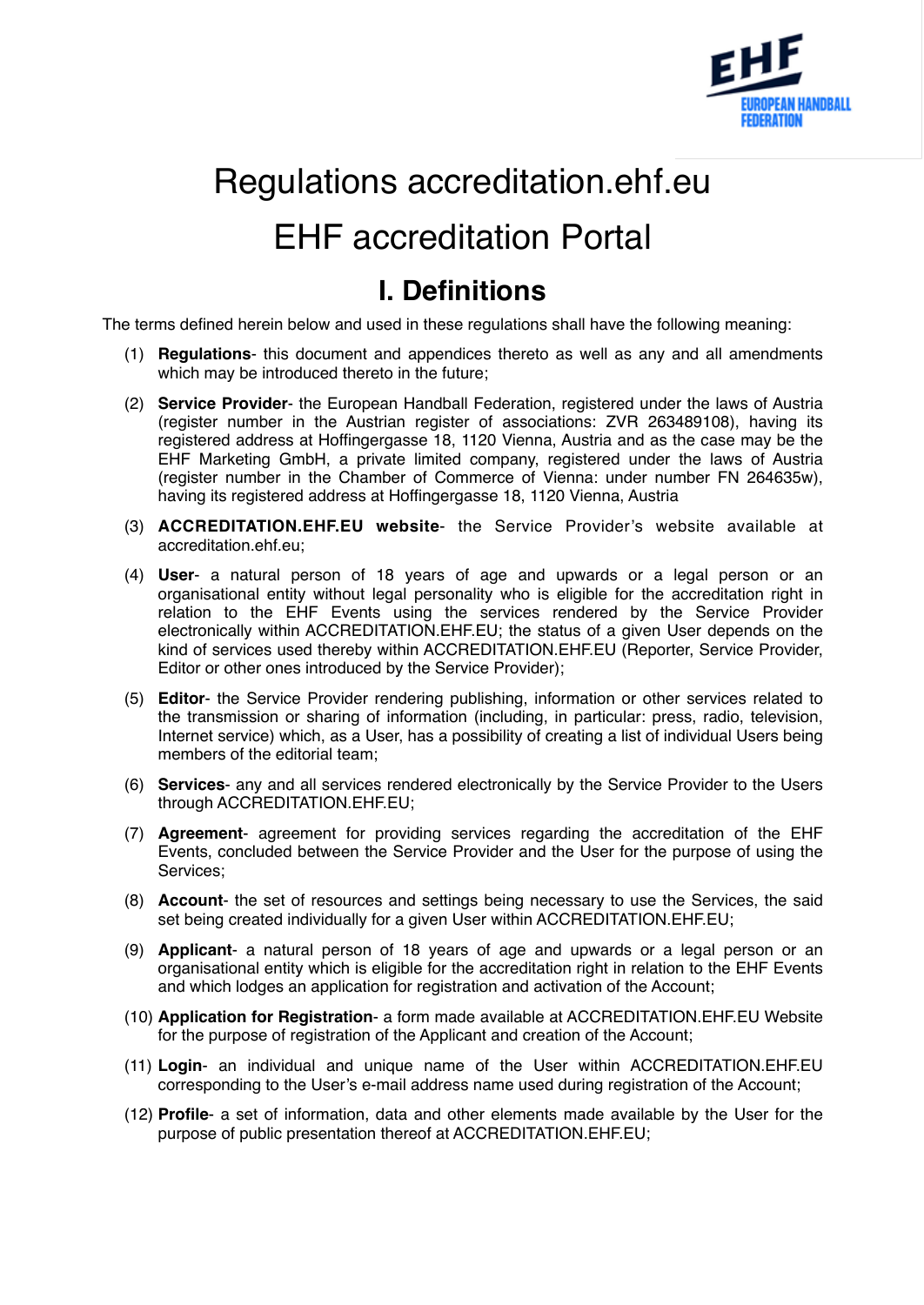

- (13) **EHF Events** shall mean all national team and club competitions organized by the Service Provider including all related activities for both genders. In addition it also means every other events organised by the Service Provider where Accreditation is required from the Users, without aiming to give an exhaustive list: EHF Congress, scientific conferences organised by EHF and every other related events;
- (14) **Accreditation** a consent, granted to the User by the Service Provider, to the participation in the Event in accordance with the terms stipulated by the Service Provider;
- (15) **Application for Accreditation** an application of the User for granting an Accreditation lodged with the Service Provider through ACCREDITATION.EHF.EU;
- (16) **Virtual Press Office** a set of information, data and other resources made available within ACCREDITATION.EHF.EU and managed by the Service Provider;
- (17) **Materials** any and all contents, regardless of the kind thereof, made available or distributed by the User through ACCREDITATION.EHF.EU (including, in particular: text, graphical, audio or audiovisual materials, databases etc.);
- (18) **Cookies** IT data, in particular text files, stored on the Users' devices for the purpose of using the Service Provider's websites.
- (19) **[Contact Database](https://accredito.com/appendix)** the list of email addresses created by the User with the use of the technical capabilities of ACCREDITATION.EHF.EU and used by the User to send press releases concerning the activities of this User.

#### **II. General provisions**

- 1. 1. The Regulations stipulate, in particular:
	- a. the kind and scope of Services within ACCREDITATION.EHF.EU,
	- b. the terms and principles of registration of Users,
	- c. the terms of provision of Services (including technical requirements being necessary for the compatibility with the ICT system used by the Service Provider and the ban on delivery of illegal contents by the Service Provider),
	- d. the rights and obligations of the Service Provider and the Users,
	- e. the principles of protection of intellectual property,
	- f. the principles of protection of personal data,
	- g. the terms of conclusion and termination of the Agreement,
	- h. the complaint procedure.
- 2. The Service Provider will make available, free of charge, the Regulations prior to the conclusion of the Agreement.
- 3. The Regulations stipulate the contents of the Agreement and constitute an integral part thereof without the possibility of making any modifications thereof by the User.
- 4. The Regulations are made available at ACCREDITATION.EHF.EU Website in the form providing for the uploading and printing the Regulations.

#### **III. Type and scope of Services**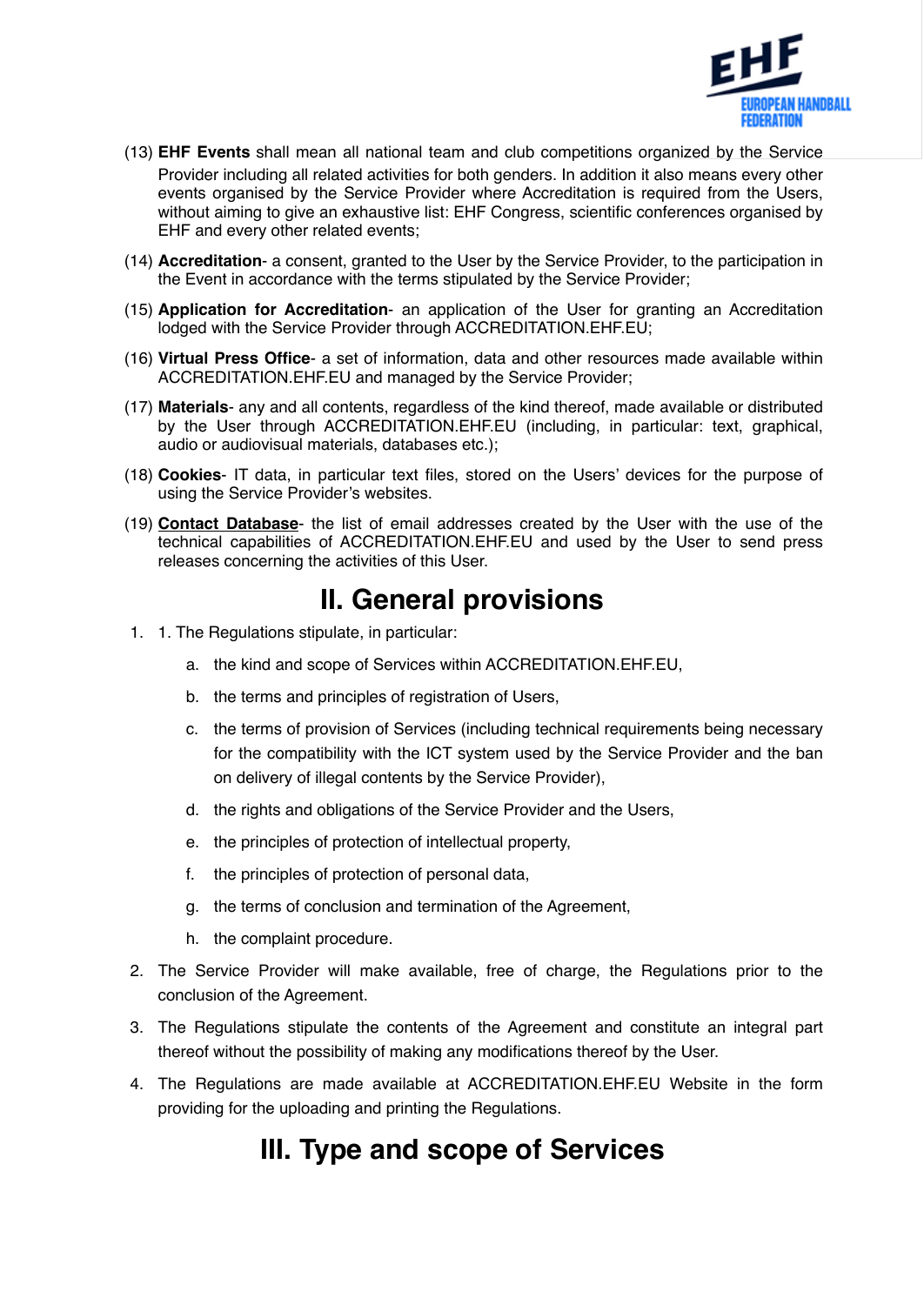

- 1. ACCREDITATION.EHF.EU enables electronic exchange of data and information among the Users thereof as well as individual Users and the Service Provider.
- 2. The principal purpose of the exchange of data and information mentioned in Item 1 is the servicing of the processes of granting Accreditation and distribution of information concerning the Service Provider and the Users.
- 3. Within ACCREDITATION.EHF.EU the following services, among other things, are available:
	- a. ACCREDITO REPORTER the service which enables the User, among other things, the following: (1) lodging electronic Applications for Accreditation in order to obtain an Accreditation of an Event from the Service Provider, (2) internal communication and exchange of data and information among the Users (the access to the service is free of charge);
	- b. ACCREDITO ORGANIZER the service which enables the Service Provider, among other things, the following: (1) organisation of the process of granting Accreditation, (2) receiving by the Service Provider the Applications for Accreditation lodged by the Users applying for Accreditation, (3) using by the Service Provider of the Virtual Press Office.
	- c. ACCREDITO EDITOR the service which enables the Editor: (1) the attribution of individual Users to a given Editor, (2) internal communication and exchange of data and information among the Users attributed to a given Editor, (3) to submit electronic accreditation requests on behalf of both, the Editorial Office and the Users who are assigned thereto (the access to the service is free of charge).
- 4. The Applications for Accreditation lodged by the Users shall be considered exclusively by the Service Provider.
- 5. The Service Provider shall not participate in the process of considering the Applications for Accreditation and shall not be responsible for actions and decisions of the Service Provider, including, in particular, the consideration by the Service Provider of the Application for Accreditation in a timely manner or refusal to grant Accreditation.
- 6. The Service Provider stipulates that the procedures and requirements related to the granting of Accreditation are specified exclusively by the Service Provider. The Service Provider shall not be responsible for the compliance of the said procedures and requirements with the applicable provisions of law.
- 7. Prior to the lodging of the Application for Accreditation, the User shall be obligated to familiarise itself closely with the terms for granting Accreditation by the Service Provider. The User shall state, each time in the content of the Application, that it familiarised itself with the terms of granting Accreditation by the Service Provider and accepts the said terms. The statement referred to hereinabove shall mean the statement of both the Editorial Office and the User who is assigned to it and listed in the accreditation request.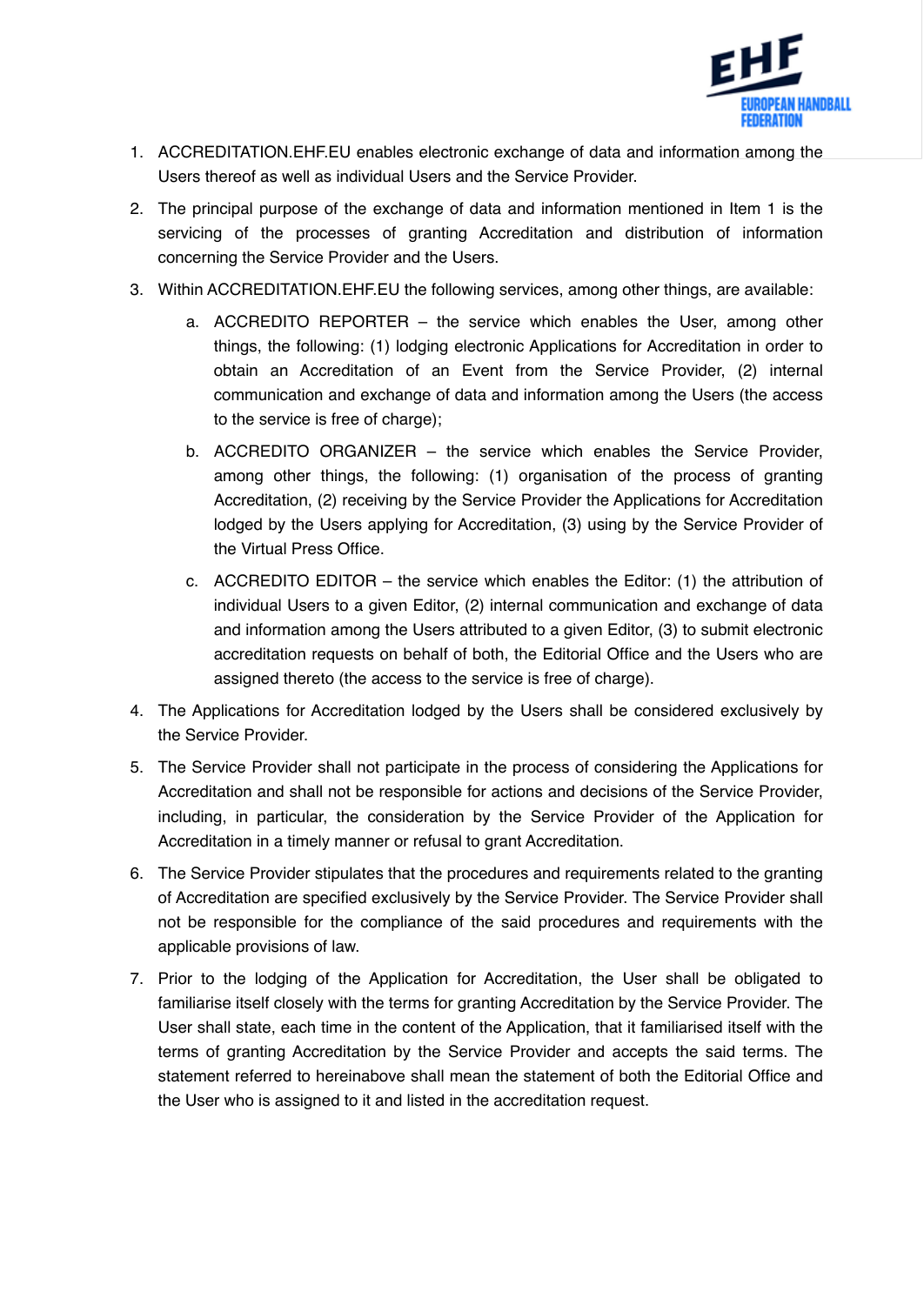

- 8. The Services shall be rendered subject to the terms stipulated in the Regulations and in accordance with the instructions and messages provided to the Users by the Service Provider.
- 9. In addition to the services specified in Item 3 of this Article the Service Provider may render other services the kind, content and scope of which shall be indicated in an appendix to the Regulations or in a separate document.

# **IV. Terms of registration**

- 1. Using the Services shall be possible upon successful completion of the registration procedure.
- 2. The conducting of the registration procedure shall be conditional on the Applicant holding a valid e-mail address.
- 3. The registration procedure includes two stages:
	- a. the first stage of registration includes: (1) filling in and sending the Application for Registration in accordance with the Service Provider's instructions; (2) simultaneous acceptance of the Regulations; (3) introduction to the Internet browser the url address sent in the e-mail message;
	- b. the second stage of registration includes: (1) verification of the data and status of the Applicant; (2) confirmation of the Application for Registration by the Service Provider.
- 4. The data and status of the Applicant are verified by the Service Provider normally within 72 hours of the receipt by the Service Provider of a correctly filled in Application for Registration (however, the said time-limit is not guaranteed). Should the verification of data be hindered in any manner, the time-limit for verification may be extended appropriately.
- 5. While filling in and sending the Application for Registration the Applicant states that:
	- a. the data included in the Application for Registration is complete, compliant with the factual circumstances and do not violate any third party rights;
	- b. the Applicant is a person of 18 years of age and upwards and eligible to conclude the Agreement;
	- c. the Applicant has read and accepted the content of the Regulations;
	- d. the Applicant agrees to the disclosure of the data included in the User profile to other Users of ACCREDITATION.EHF.EU;
	- e. the Applicant agrees to the processing by the Service Provider of the personal data provided during the registration procedure or during the editing of the profile and to the use of the said data within the scope being necessary to perform the Services or to ensure the functionality thereof as well as for marketing, information or statistical purposes, including sending the commercial information;
	- f. the Applicant agrees to adding commercial, advertising and information content concerning the Service Provider or a third party to the internal messages within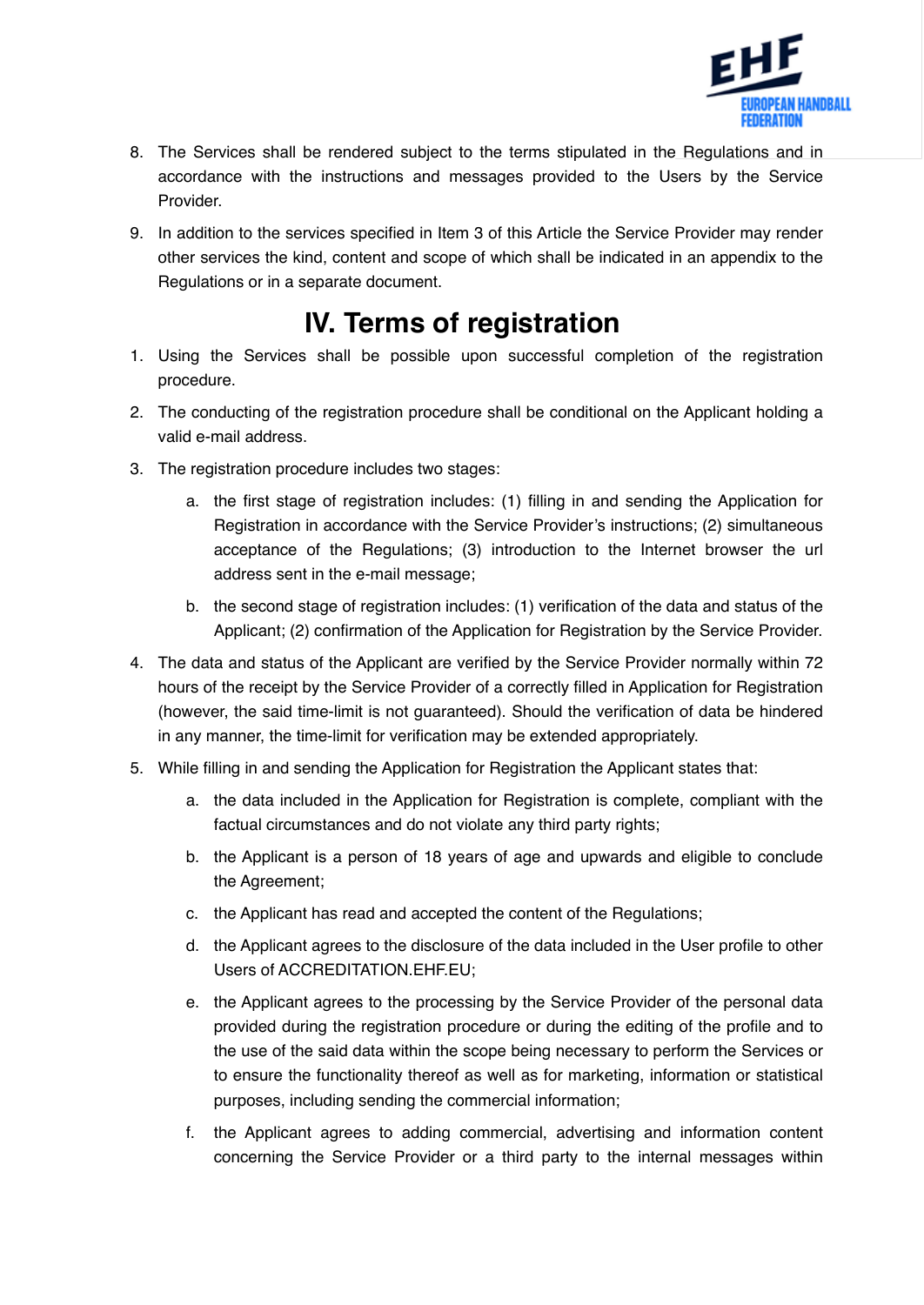

ACCREDITATION.EHF.EU, including also the correspondence between the Users as well as between the Users and the Service Provider.

- g. consents to the use by the Service Provider under ACCREDITATION.EHF.EU of the image provided by the User,
- h. consents to the use by the Service Provider under ACCREDITATION.EHF.EU and for the purpose of promotion, advertising and information of any trademarks, logos, verbal or graphic designations, or any other designations used by the User for the purpose of identification, designation or presentation, regardless of whether the user made it available within the ACCREDITATION.EHF.EU framework.
- 6. The Service Provider reserves the right to verify the data included in the Application for Registration as well as the right to refuse to confirm the Application for Registration (in particular if the data included therein is incompliant with the factual circumstances or violate any rights of the Service Provider or third parties or if, in the opinion of the Service Provider, there is a justified suspicion that such circumstances may occur).
- 7. The Service Provider may make the confirmation of the Application for Registration conditional on the request that the Applicant provides the documents indicating the correctness of the data included in the said Application.
- 8. The Account is created and activated upon the successful completion of the registration procedure.
- 9. The User shall be fully responsible for any and all actions made with the use of the Account.
- 10. The User shall not be authorised to transfer the rights to the Account or to make the Account available to third parties without a prior consent of the Service Provider.
- 11. The User shall obtain access to the Account through the Login and access password.
- 12. Should the access password to the Account be disclosed to a third party, the User shall bear exclusive responsibility for the consequences of such action.
- 13. The Login may not violate any rights of third parties, the other Users and the Service Provider and it may not contain vulgar or offensive content or any content being incompliant with the law or contrary to the established customs.
- 14. The logging into the Account is effected through ACCREDITATION.EHF.EU Website, however Users can also log in via family.ehf.eu and members.ehf.eu websites.
- 15. The Service Provider may block or delete the existing Account if it obtains information which indicates that the data and information provided by the User are incompliant with the factual circumstances, violate any rights of third parties or the Service Provider, are incompliant with the Regulations or the applicable provisions of law. The Service Provider may block the access to the Account also in case of determination that the security of the Account is threatened or in case of violation of the Regulations by the User.

## **V. Terms of rendering the Services**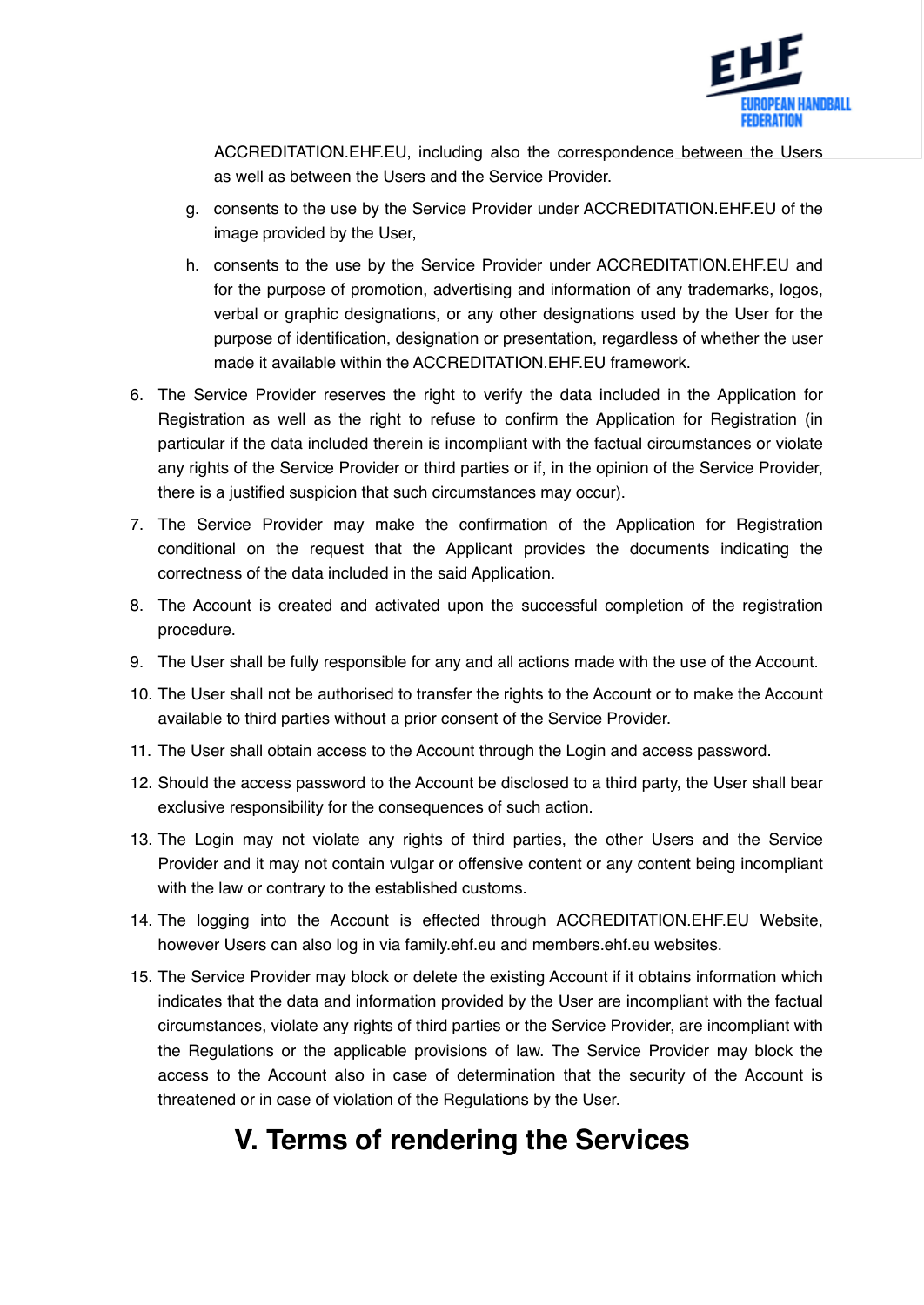

- 1. The Service Provider stipulates that in order to properly use the Services, it is necessary that the User meets the following minimum technical requirements:
	- a. holding a valid e-mail address,
	- b. connection to the Internet,
	- c. latest available version of Edge, Mozilla Firefox, Chrome, Opera or Safari browser,
	- d. Cookies enabled.
- 2. The User must not deliver any content being illegal, vulgar, offensive or being contrary to the established customs.

## **VI. Rights and obligations of the Service Provider and the User**

- 1. The Service Provider states and the User acknowledges that the technological and programming solutions have been designed and implemented by the Service Provider in order to commence the Services, are developed and modified on an on-going basis, and thus the Services are made available and rendered on an "as is" basis.
- 2. The Service Provider undertakes to make every appropriate and reasonable effort that the available Services are functional in a continuous and undisturbed manner. However, the Service Provider does not make any assurance and warranty within that scope.
- 3. The Service Provider shall not bear any responsibility for disturbances which are beyond its control, including interruptions in the rendering of the Services resulting from illegal actions of the User or a third party or a failure of the equipment, software, IT Systems or disruptions in the operation of the Internet or any other disruptions resulting from reasons being beyond the control of the Service Provider.
- 4. The Service Provider reserves the right to temporarily discontinue rendering the Services for technical reasons due to, among other things, the need of repair, maintenance or modification of software, without a prior notification to the User.
- 5. The Service Provider shall be entitled to effect any modification of the Services without a prior notification thereof to the User. This shall concern also the adding or removing individual services.
- 6. The Service Provider shall be entitled to develop or change the software used to render the Services as well as to change the graphic design and layout of ACCREDITATION.EHF.EU Website without a prior notification thereof to the User.
- 7. The User undertakes to abide by the Regulations and also, in particular, states that:
	- a. the User shall not use the Services for reasons being contrary to the law, established customs or in order to violate the rights of third parties or of the Service Provider;
	- b. the User shall not, without a prior express consent of the Service Provider, use the Services in order to publish advertisements of goods, services or for any other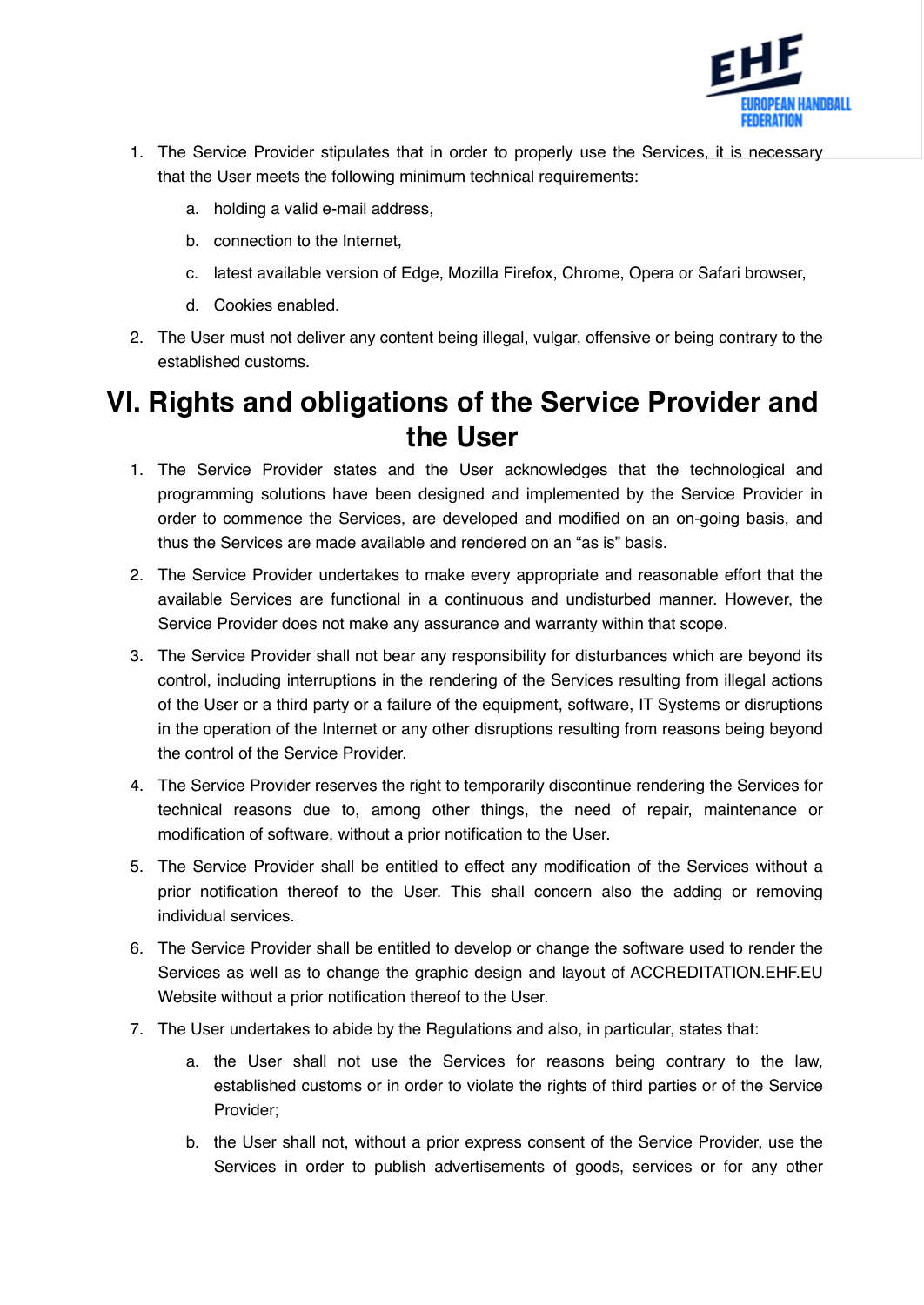

commercial reasons as well as that the User shall not use the Service to send any unordered commercial information;

- c. the User shall not send or distribute any content being incompliant with the law (including the content violating third party rights) or contrary to the established customs (including any content being vulgar, offensive, pornographic, racist or violating religious feelings);
- d. the User shall not undertake any actions which may disturb or hinder rendering the Services by the Service Provider or using the Services by other Users;
- e. the User shall not send or distribute Materials, information being false or misleading the Service Provider or other Users;
- f. the User shall immediately notify the Service Provider of the problems, if any, related to the use of the Services,
- g. the User shall immediately notify the Service Provider of any changes concerning its personal data, in particular the change of the e-mail address.
- 8. The Service Provider shall not bear any responsibility for:
	- a. information or Materials sent or distributed by the Users, including, in particular, that the said information or Materials are updated, accurate, true, reliable, complete or compliant with the law;
	- b. the use of the Services by the User in the manner being contrary to the Regulations or the provisions of law;
	- c. the provision by the User of the incorrect, untrue or incomplete data during the registration procedure;
	- d. any damage caused by external factors, including, in particular, hacking the Account or infecting the Account with a virus or caused by other threats on the Internet;
	- e. any damage resulting from improper use of the Services;
	- f. any damage caused by the lack of continuity of performance of the Services caused by external factors (equipment or software failure) or other circumstances being beyond the control of the Service Provider;
	- g. the loss of data collected on the Account due to external factors (equipment or software failure) or other circumstances being beyond the control of the Service Provider;
	- h. the violation by the User of third party rights;
	- i. the lack of the User's IT system security;
	- j. the downloading by the Users of the Materials from ACCREDITATION.EHF.EU without the consent of the authorised entity and the consequences of further use thereof.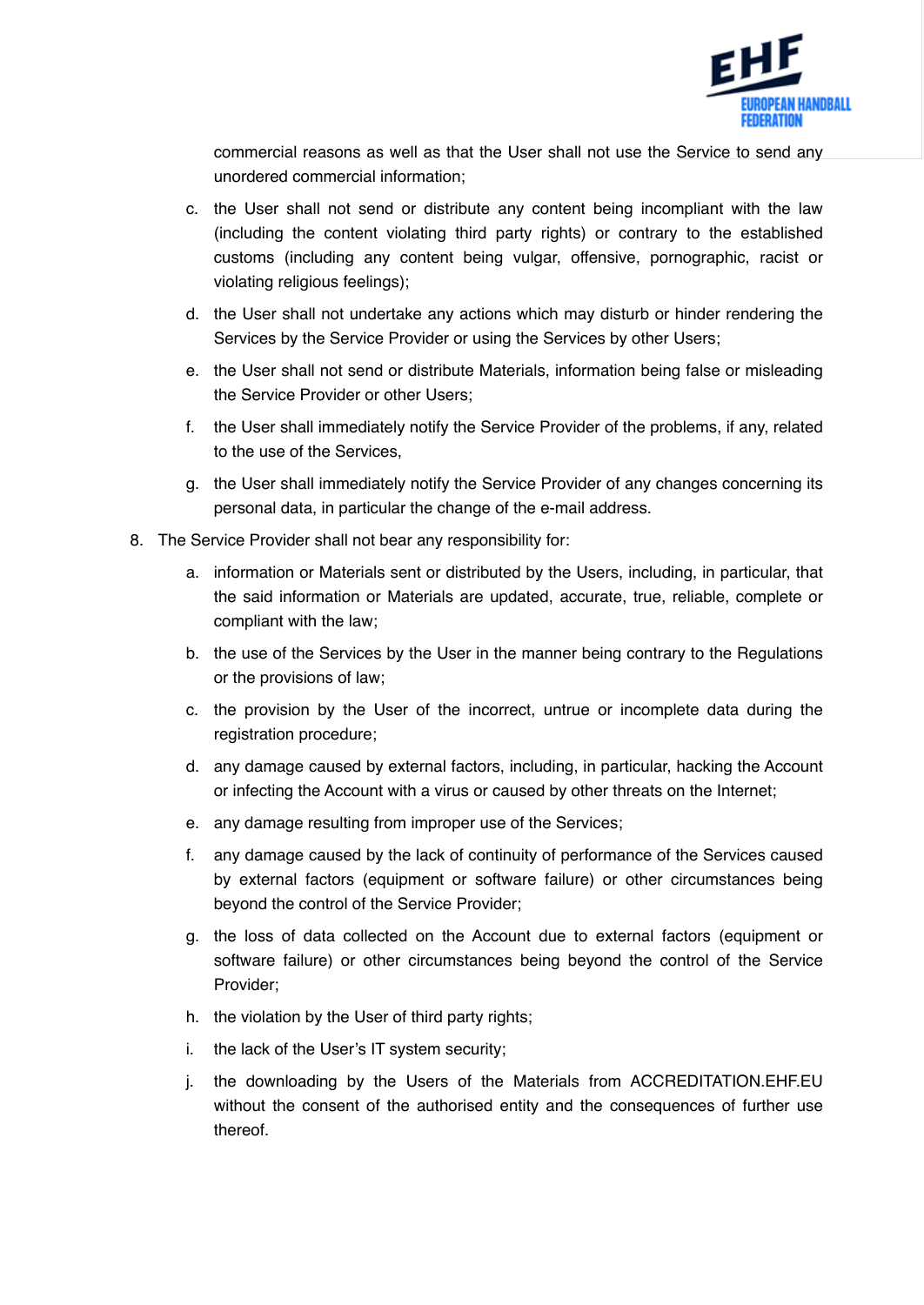

- 9. Exclusion or limitation of responsibility of the Service Provider shall not be applicable in cases in which, due to the mandatory provisions of law, it is not possible to exclude or limit the said responsibility.
- 10. The Service Provider reserves the right to:
	- a. block the User's Account or discontinue rendering the Services in case of the violation of the Regulations by the User or if, in the opinion of the Service Provider, it is justified by special circumstances;
	- b. remove any information or Materials sent or distributed by the User, if such information or Materials are incompliant with the provisions of the Regulations or the provisions of law;
	- c. limit the access to or modify the Services;
	- d. change the technical parameters of the Services;
	- e. use any functionalities of ACCREDITATION.EHF.EU, including also the internal information exchange channels between the Users or the Users and the Service Provider, to conduct commercial, advertising or information activities, including, in particular, by placing advertising and information content concerning both goods or services of the Service Provider and of third parties.
- 11. Should the Materials be made available in relation to the use of ACCREDITATION.EHF.EU, the User shall simultaneously and each time state that it is authorised to make them available and does not violate any third party rights within that scope.
- 12. The User shall be entirely liable towards the Service Provider for any third party claims against the Service Provider in relation to making the Materials available by the User and shall be obligated to cover any and all damages, expenses and costs incurred by the Service Provider in relation to submitting and asserting the claims against the Service Provider.

## **VII. Intellectual property**

- 1. Any and all intellectual property rights to any elements of ACCREDITATION.EHF.EU as well as to ACCREDITATION.EHF.EU as a whole shall be vested exclusively in the Service Provider.
- 2. The intellectual property rights to the Materials made available at ACCREDITATION.EHF.EU are subject to legal protection under the applicable provisions of law.
- 3. The User undertakes to respect the intellectual property rights of the Service Provider, the Users or any third parties.
- 4. The User acknowledges that the Materials including, among other things, works, trademarks, logotypes, industrial designs, utility models, geographical indications, identification markings and commercial designations, advertising slogans, databases etc., are subject to legal protection and may be used only within the scope provided for by the law.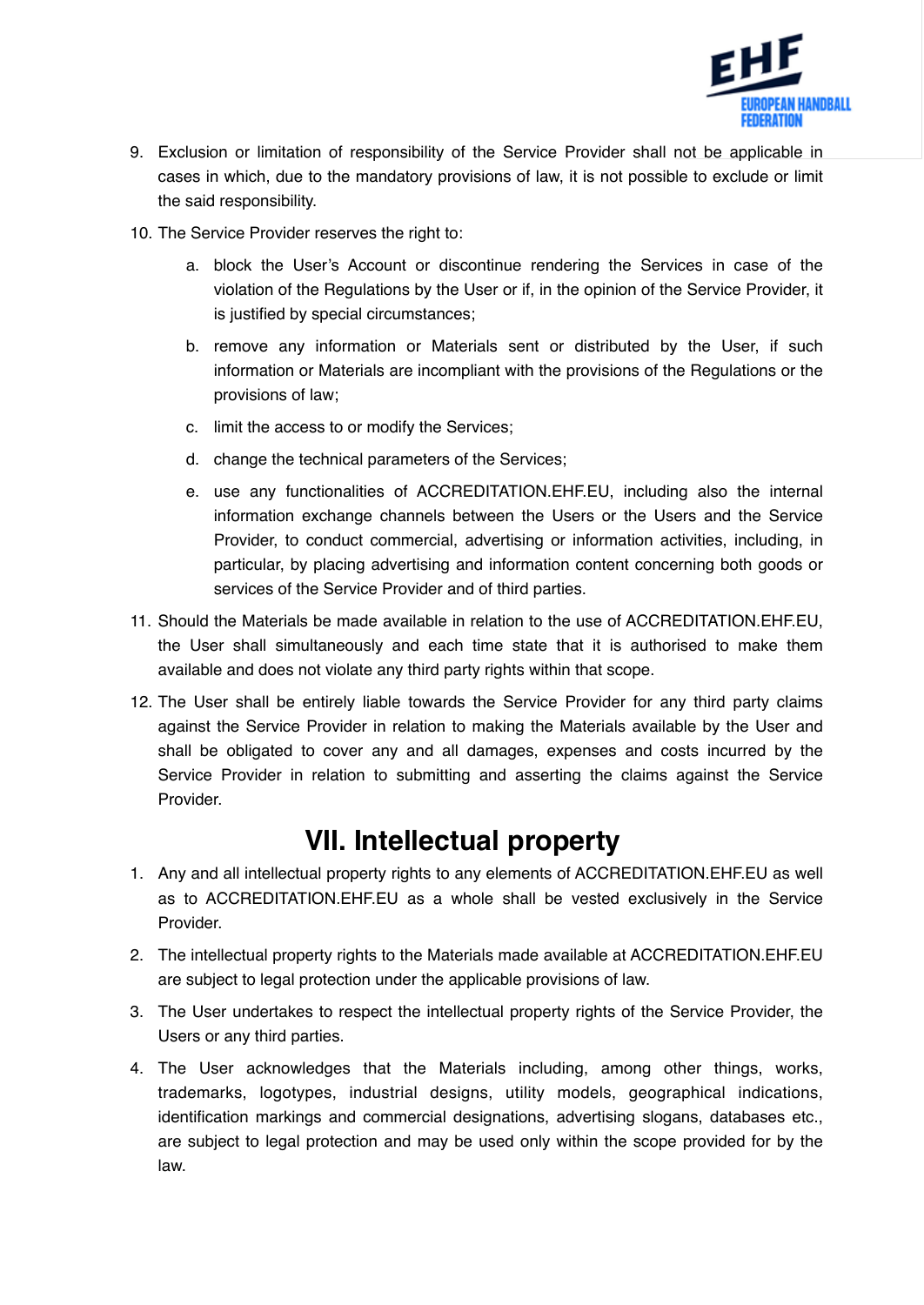

5. As of the moment of making its Materials available in relation to the use of ACCREDITATION.EHF.EU, the User shall automatically grant to the Service Provider an indefinite and gratuitous licence to use the said Materials (each component of the said Materials). The licence mentioned in the preceding sentence concerns only the possibility of using the Materials within ACCREDITATION.EHF.EU within the scope of the Services rendered by the Service Provider on the following fields of exploitation: (1) fixing and reproduction in any form; (2) entering into computer memory and making copies of such entries; (3) introduction to the Internet as well as other IT networks; (4) public dissemination, screening, presentation and making it publicly available in such a manner that anyone could access it at a place and time selected thereby. Further, the User agrees that the Service Provider makes derivative works of the aforesaid Materials (each component of the said Materials) and agrees to the gratuitous use and disposal of such derivative works without any territorial or time limitations on any and all fields of exploitation indicated in the preceding sentence.

# **VIII. Protection of personal data**

- 1. The sharing of personal data is necessary for the rendering of the Services by the Service Provider.
- 2. The Service Provider shall process the personal data of the User within the scope necessary to properly render the Services or to ensure the functionality thereof as well as for marketing, information or statistic purposes, including the sending of the commercial information.
- 3. In order to ensure the functionality of the Services rendered the Service Provider uses cookies. The detailed provisions concerning the processing of personal data in connection with the provision of Services and the protection of personal data and the use of cookies are included in the Privacy Policy available at ACCREDITATION.EHF.EU Website.
- 4. The terms and conditions relating to the processing of data contained in the Contact Database are available in the [Contact Database Appendix.](https://accreditation.ehf.eu)

## **IX. Conclusion and termination of the Agreement**

1. The Agreement shall be concluded as of the moment of activation of the Account. The Agreement shall be concluded for the duration of the EHF Events and either party shall be entitled to terminate the Agreement. The User shall be entitled to terminate the Agreement at any time which shall be effected through independent removal of the Account. The Service Provider shall be entitled at any time to terminate the Agreement without providing any reasons therefore. The message informing about the date of termination of the Agreement shall be sent to the Account and to the last known e-mail address of the User at least three days prior to the date of termination of the Agreement. Upon the lapse of the time-limit indicated in the message mentioned in the preceding sentence, the Agreement shall expire automatically.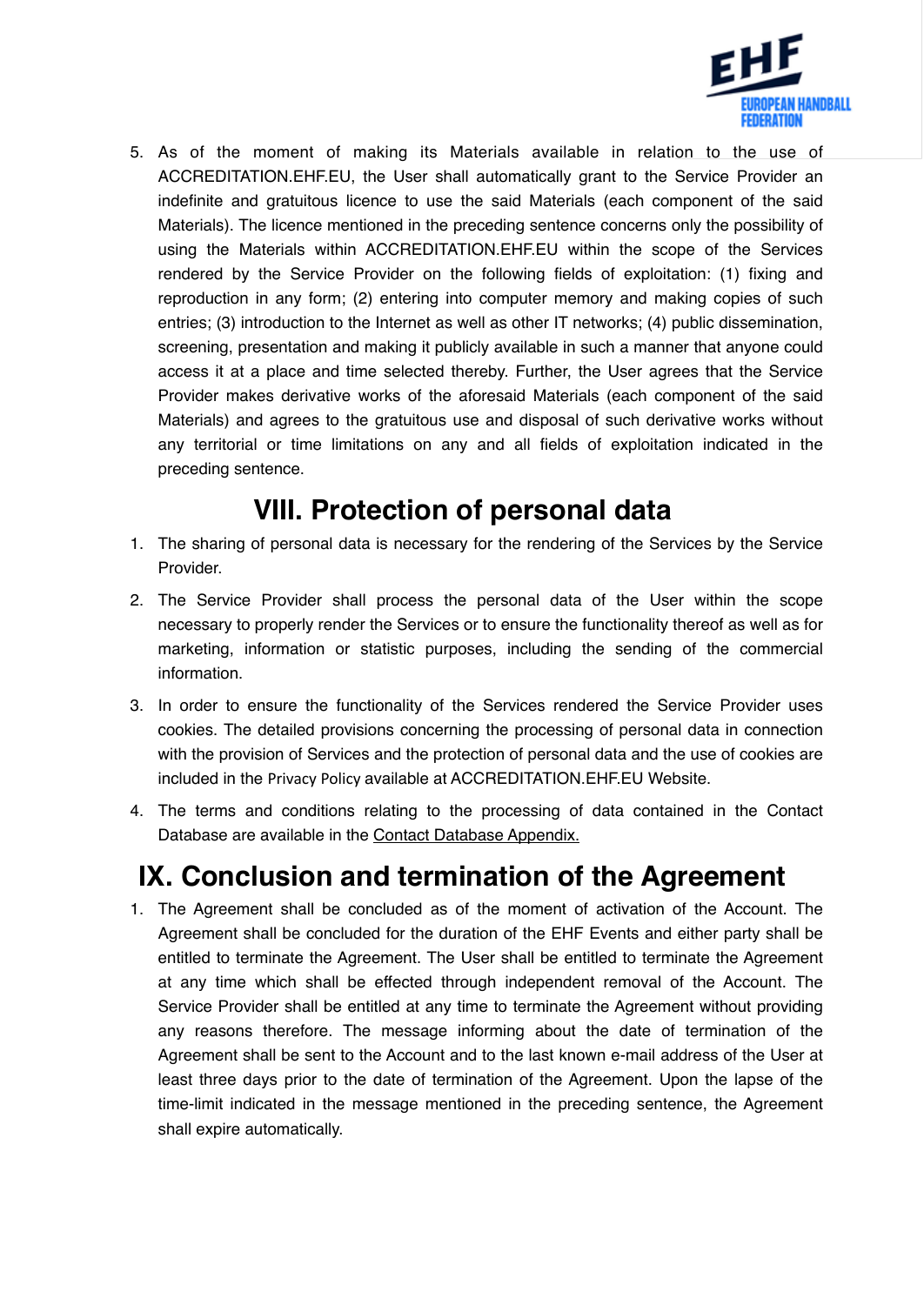

2. The User using any Services solely free of charge shall be not entitled to raise any claims against the Service Provider, due to the termination of the Agreement by the User or the Service Provider, regardless of the reasons for termination.

# **X. Complaint procedure**

- 1. For matters concerning the Services the User shall be entitled to lodge complaints.
- 2. A complaint may be lodged electronically to the e-mail address indicated at ACCREDITATION.EHF.EU Website.
- 3. The complaint should contain at least: the designation of the User and the detailed description of the subject matter of the complaint.
- 4. The Service Provider shall consider the complaint within 14 days.
- 5. The time-limit for consideration of the complaint may be extended should this be necessary to establish the reasons for the complaint or require additional explanation by the User. In either case the User shall be informed about the necessity to extend the time-limit for consideration of the complaint.

## **XI. Communication**

The Users may contact the Service Provider in any matters concerning the Services electronically, to the e-mail address indicated at ACCREDITATION.EHF.EU Website.

## **XII. Final provisions**

- 1. The Regulations shall take effect as of 18.10.2021.
- 2. The Service Provider shall be entitled to change the Regulations unilaterally without the consent of the User which the User hereby acknowledges.
- 3. The amendments to the Regulations shall take effect within 7 days of the date following the date of placing the amended Regulations at ACCREDITATION.EHF.EU Website, unless in relation to the provisions of law or decisions or judgements of public authorities the Regulations must be changed within a shorter period of time.
- 4. The User shall be obligated to familiarise themselves with the amended Regulations immediately upon the placement of information about the amendments at ACCREDITATION.EHF.EU Website. Using the Services upon the amendments to the Regulations becoming effective shall be equivalent to the confirmation by the User that the User is familiar with the amendments to the Regulations and accepts any and all amendments introduced.
- 5. The User shall be entitled to terminate the Agreement within 14 days of the day following the day on which the User logged into the Account for the first time after the date on which a given amendment to the Regulations had taken effect.
- 6. The Agreement and the Regulations shall be governed by the law of the Republic of Austria.